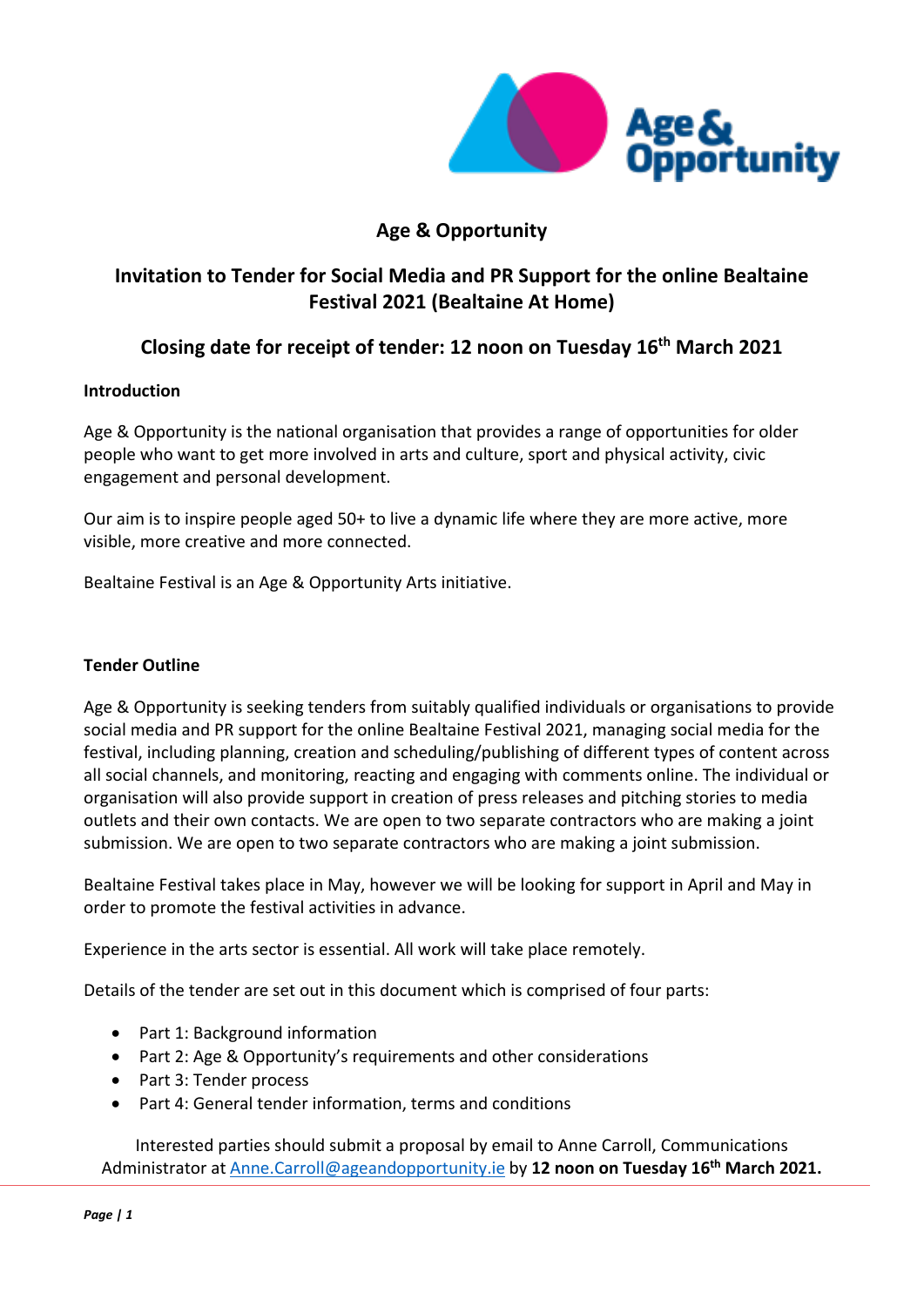# **Part 1: Background information**

## **Who we are**

Age & Opportunity is the leading national development organisation improving the quality of life of older people. We do this by:

- championing the creativity and value of older people;
- combating stereotypes and negative views of ageing;
- developing inclusive and engaging experiences which respond to the interests and needs of the diverse older adult population;
- developing, testing and measuring the impact of pioneering programmes and approaches;
- making evidence available to policy-makers and service providers;
- working with partners and stakeholders to ensure that Ireland's policies, strategies and programmes are directly informed by the needs and experiences of older people.

# **Our Programmes**

We provide opportunities for older people to be more active, more creative, more visible, more connected, more often in the following ways.

Age & Opportunity Arts is a dedicated programme which supports the participation and representation of all older people in cultural and creative life in Ireland, demonstrating and celebrating how our creative potential can improve with age. We do this work by supporting and resourcing artists, collaborating with arts organisations and encouraging involvement in arts activities by people all over Ireland.

Age & Opportunity Active is the national physical activity programme for older people funded by Sport Ireland and the HSE. The programme is designed to get us more active. Our Go for Life Games are a national celebration of older people taking part in physical activity. Every June we run a national event, when over 300 participants and teams from every county come together to take part in a full day of sport. The event is a variety of fun games and sports specifically adapted to be more inclusive of all ages and abilities.

Other initiatives we run include a telephone mentoring service called FitLine and our very popular PALs (Physical Activity Leaders) training suitable for anyone interested in leading physical activity programmes in their community.

Age & Opportunity Engage is a programme which offers a range of learning initiatives, courses and workshops for personal development as well as opportunities for us to play an active role in our community. Our aim is to facilitate participants to develop resilience, build the skills, know-how and the foresight to achieve the best quality of life. We believe that people who work directly with older people - or whose work affects the lives of older people - should be conscious of their needs and the value of their participation in society. As organisations become increasingly aware of the contribution of their older employees, customers and clients - will benefit from our bespoke training, facilitation and range of national workshops and courses.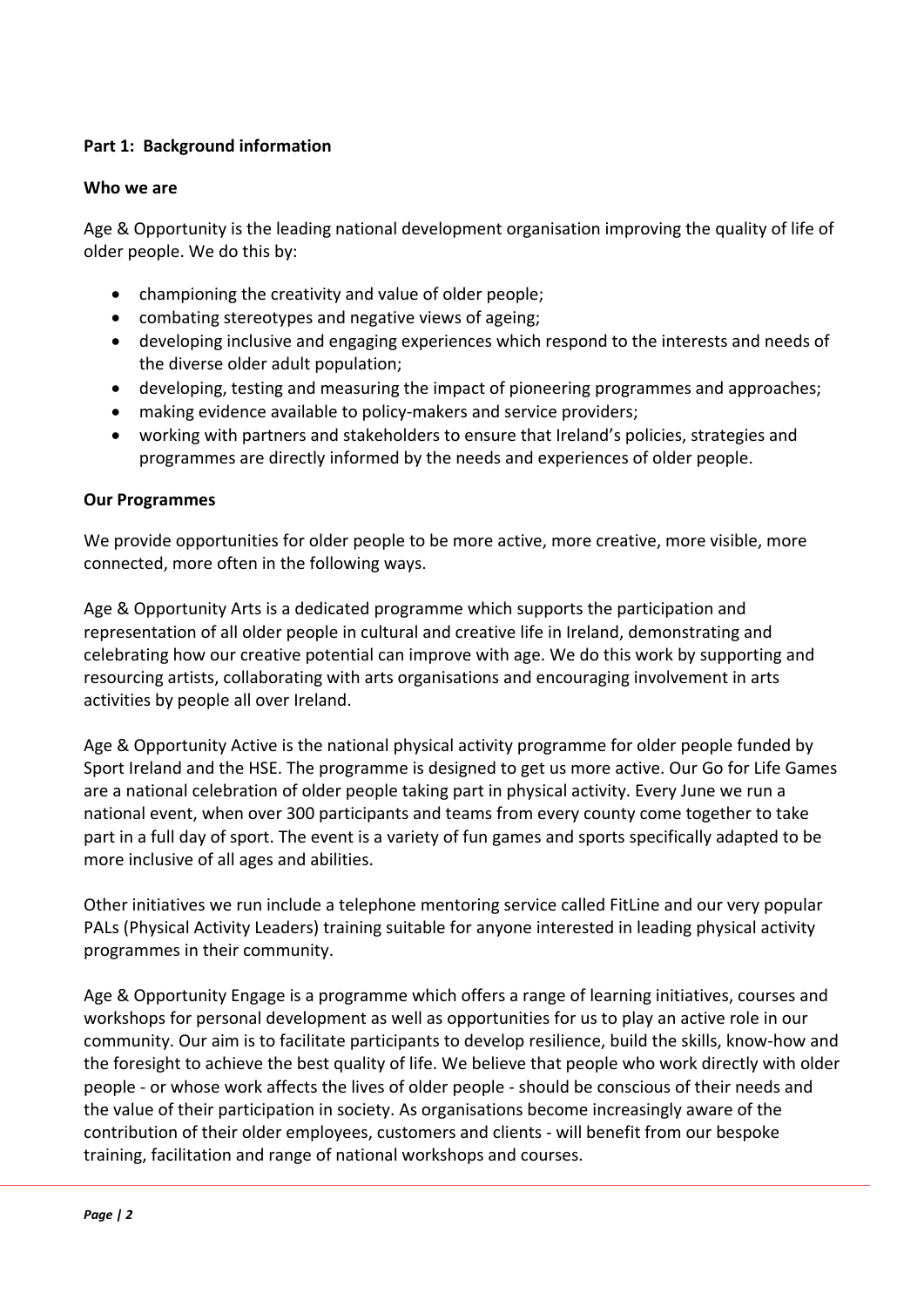# Read more about our work at [https://ageandopportunity.ie/about-age-and](https://ageandopportunity.ie/about-age-and-opportunity/governance/)[opportunity/governance/](https://ageandopportunity.ie/about-age-and-opportunity/governance/)

# **Part 2: Age & Opportunity's requirements and other considerations**

# **Tender Outline**

Age & Opportunity is seeking tenders from suitably qualified individuals or organisations to provide social media and PR support for the online Bealtaine Festival 2021. This includes managing social media for the festival, including planning, creation and scheduling/publishing of different types of content across all social channels, and monitoring, reacting and engaging with comments online. The individual or organisation will also provide support in creation of press releases and pitching stories to media outlets and their own media contacts. We are open to two separate contractors who are making a joint submission.

Content creation will include text, imagery and video editing.

Bealtaine Festival takes place in May, however we will be looking for support throughout April and May in order to promote the festival activities in advance.

Experience in the arts sector is essential.

All work will take place remotely due to Covid-19 restrictions.

The expected requirement for services is as follows, but may be subject to change. As such please provide itemised costs for the various requirements in the tender budget.

- Social Media support for two months (to include planning, creation, scheduling, publishing, monitoring and interaction of content/posts on Facebook, Twitter and Instagram);
- PR support for two months (ideas, press release creation and pitching of stories to media outlets);
- Added value.

# **Background**

Bealtaine is Ireland's national festival which celebrates the arts and creativity as we age. The festival is run by Age & Opportunity, the leading national development organisation improving the quality of life of people aged  $50 - 100 +$ .

Age & Opportunity Arts provides opportunities for older people to be more creative more often, to create meaningful participation and representation for all older people in cultural and creative life and to demonstrate and celebrate how our creative potential can improve with age.

We also aim to: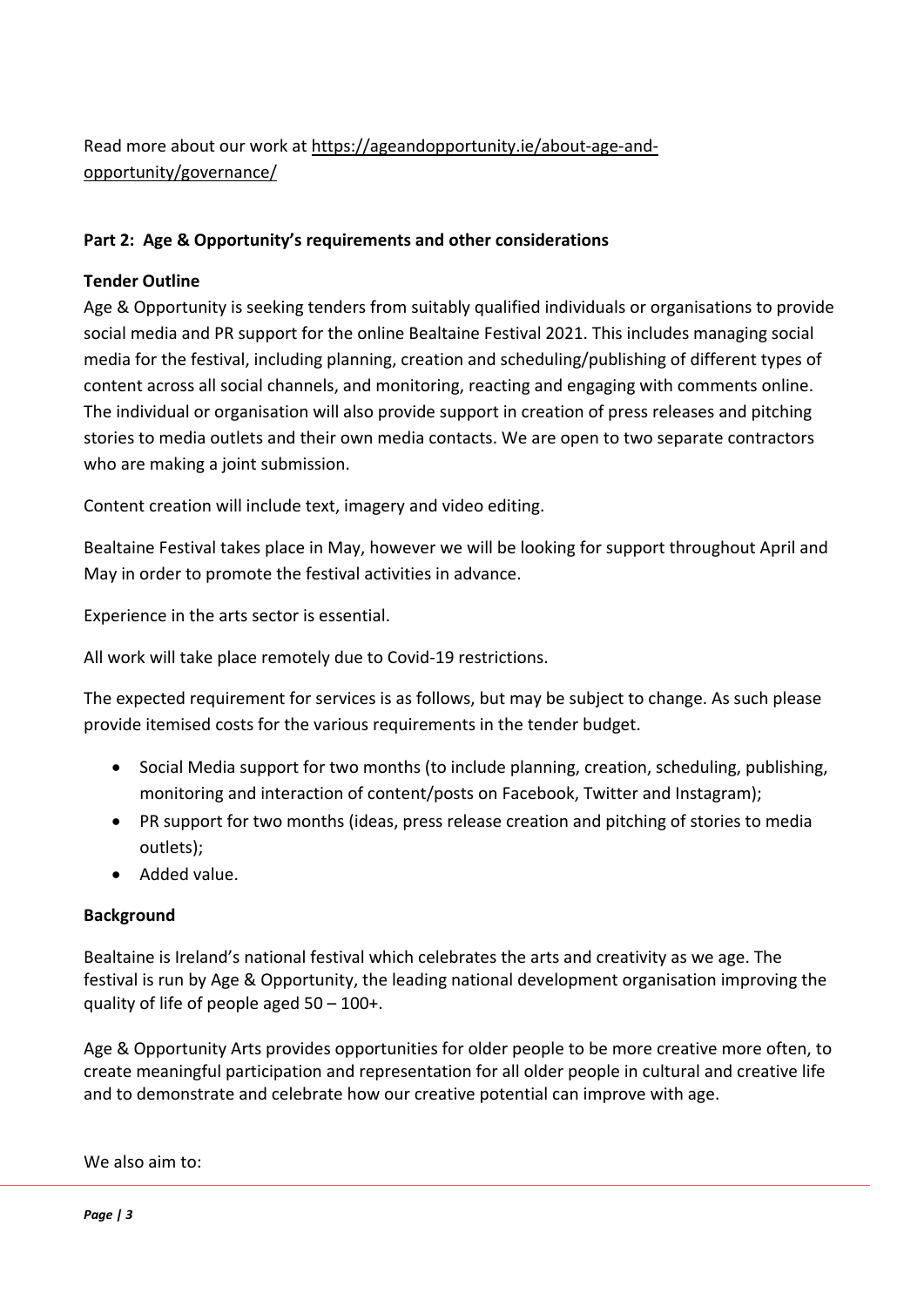- encourage more older people to participate in the arts and to increase the quality and opportunities of existing participants;
- support the careers of older professional artists and offer them more opportunities to develop and show work;
- support arts organisations who prioritise (or wish to prioritise) older people;
- provide opportunities for intergenerational exchange;
- generate debate and discourse around key cultural issues impacting on older people and other opportunities to influence national and international policy.

Age & Opportunity Arts comprises the Bealtaine Festival (see bealtaine.ie) and our development and support programme (see ageandopportunity.ie).

# **Time Frame**

We require support throughout the months of April and May for the online Bealtaine Festival.

#### **Fee Proposal**

The fee proposal submitted, shall be in Euro ( $\epsilon$ ) and inclusive of VAT and all expenses. A breakdown of total costs should be provided. The budget for this contract is a maximum of €5,000 inclusive of all costs.

#### **Tax Clearance**

The successful Tenderer must be in possession of a valid tax clearance certificate for the duration of the contract. Such a valid tax clearance certificate from the Irish Revenue Commissioners must be produced by a successful Tenderer before execution of the contract. A valid tax clearance certificate means a tax clearance certificate issued by the Irish Revenue Commissioners, and Tenderers not resident in Ireland must make application to the Irish Revenue Commissioners for such a certificate if their tender is to be considered.

#### **Insurance**

The successful Tenderer must produce valid public liability insurance.

## **Part 3: Tender Process**

Interested parties should submit a proposal to Anne Carroll, Communications Administrator, at [Anne.Carroll@ageandopportunity.ie](mailto:Anne.Carroll@ageandopportunity.ie) by **12 noon on Tuesday 16th March 2021.**

The proposal should provide the following information:

• Individual/organisation profile: capacity, skills, experience and knowledge;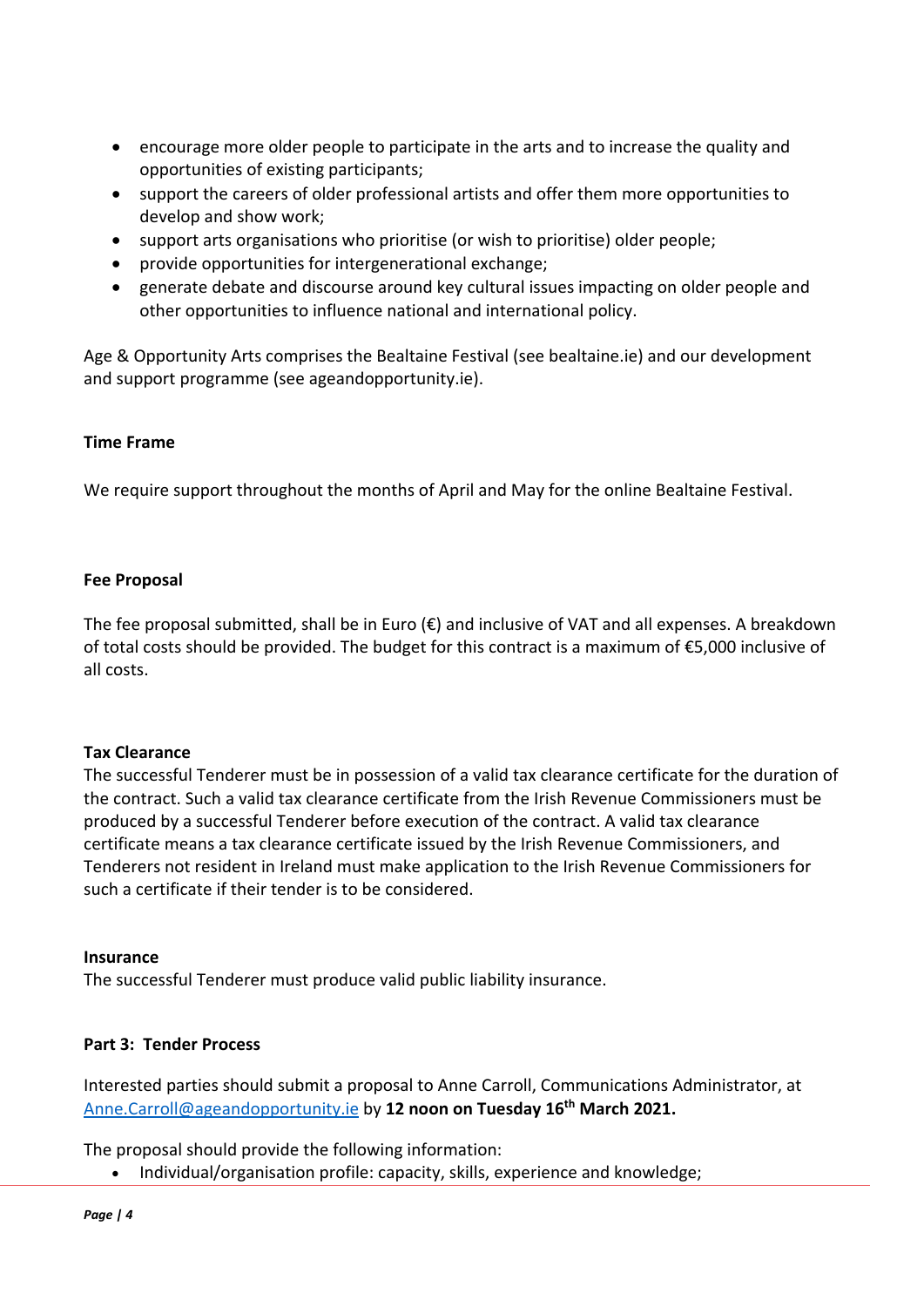- Examples of previous work;
- A detailed breakdown of costs;
- Current Tax Clearance Detail;
- An outline of any added value or additional information you think is relevant.

# **Evaluation Criteria**

**Tenders will be evaluated on the information provided at the time of tender. Tenders received will be marked out of 100 as follows:**

| Understanding of tender requirements and approach to tender | 10 |
|-------------------------------------------------------------|----|
| • Value for money                                           | 25 |
| • Relevant experience                                       | 30 |
| Work Plan                                                   | 25 |
| • Other, including additional suggestions                   | 10 |

Based on the above criteria, shortlisted applicants may be asked to meet with Age & Opportunity on **March 22nd 2021** on selection.

Age & Opportunity shall notify acceptance of the tender to the successful Tenderer as soon as reasonably practicable and in any event by **Monday 23nd March 2021**.

Unsuccessful tenderers will be notified when the appointment of the successful tender has been confirmed.

# **Queries or clarifications before 12 noon on Tuesday 16th March 2021 may be addressed to:**

Anne Carroll, Communications Administrator, at [Anne.Carroll@ageandopportunity.ie](mailto:Anne.Carroll@ageandopportunity.ie)

Closing date for receipt of tender: **12 noon on Tuesday 16th March 2021.**

Return tender to: Anne Carroll at [Anne.Carroll@ageandopportunity.ie](mailto:Anne.Carroll@ageandopportunity.ie)

**Late applications will not be accepted.**

#### **Part 4: General tendering information, terms and conditions**

#### **Terms of Appointment**

All pre-recorded events should be complete in April and live events should be supported throughout May.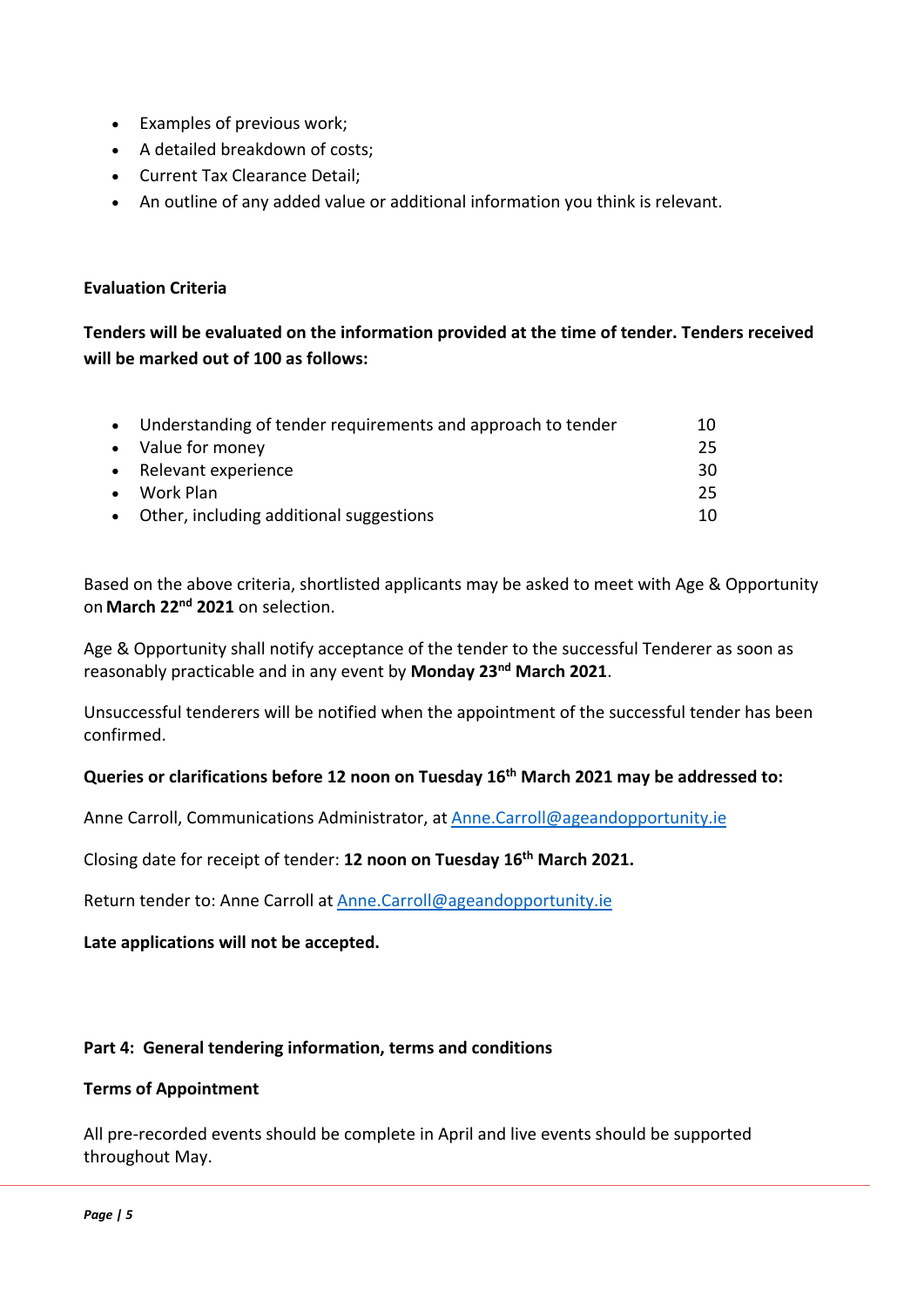# **Notification of Tender Acceptance**

Age & Opportunity shall notify acceptance of the tender to the successful Tenderer as soon as reasonably practicable, and in any event by **23rd March 2021.**

## **Currency**

The currency to be used in this tender is euro and a tender proposal in any other currency will not be considered.

Age & Opportunity will not be liable in respect of any costs incurred by any Tenderer in the Preparation of tenders in response to this Invitation to Tender or any associated cost.

# **Tax Clearance**

The successful Tenderer must be in possession of a valid tax clearance certificate for the duration of the contract. Such a valid tax clearance certificate from the Irish Revenue Commissioners must be produced by a successful Tenderer before execution of the contract. A valid tax clearance certificate means a tax clearance certificate issued by the Irish Revenue Commissioners, and Tenderers not resident in Ireland must make application to the Irish Revenue Commissioners for such a certificate if their tender is to be considered.

# **Ownership of Film and Copyright**

All documents produced by the consultant in connection with this appointment and submitted to Age & Opportunity will be considered the property of Age & Opportunity and may be used by Age & Opportunity at any time, including for other projects, without the prior approval of the consultant. This does not impact on the artist/filmmakers copy and moral rights.

#### **Exclusion**

Tenderer shall be excluded who:

- is bankrupt or being wound up, whose affairs are being administered by the court, who have entered into an arrangement with creditors or who have suspended business activities;
- is the subject of proceedings for declaration of bankruptcy or insolvency, for an order for compulsory winding up or a court liquidation, or who has a liquidator or receiver appointed over its assets, or for composition with creditors or any other similar proceedings;
- has been convicted of an offence concerning their professional conduct;
- has not fulfilled obligations relating to the payment of social security contributions;
- has not fulfilled obligations relating to the payment of taxes.

#### **False or Misleading Information**

Tenderers who intentionally or carelessly supply false or misleading information will be disqualified from this Tendering Procedure on the discovery of such information.